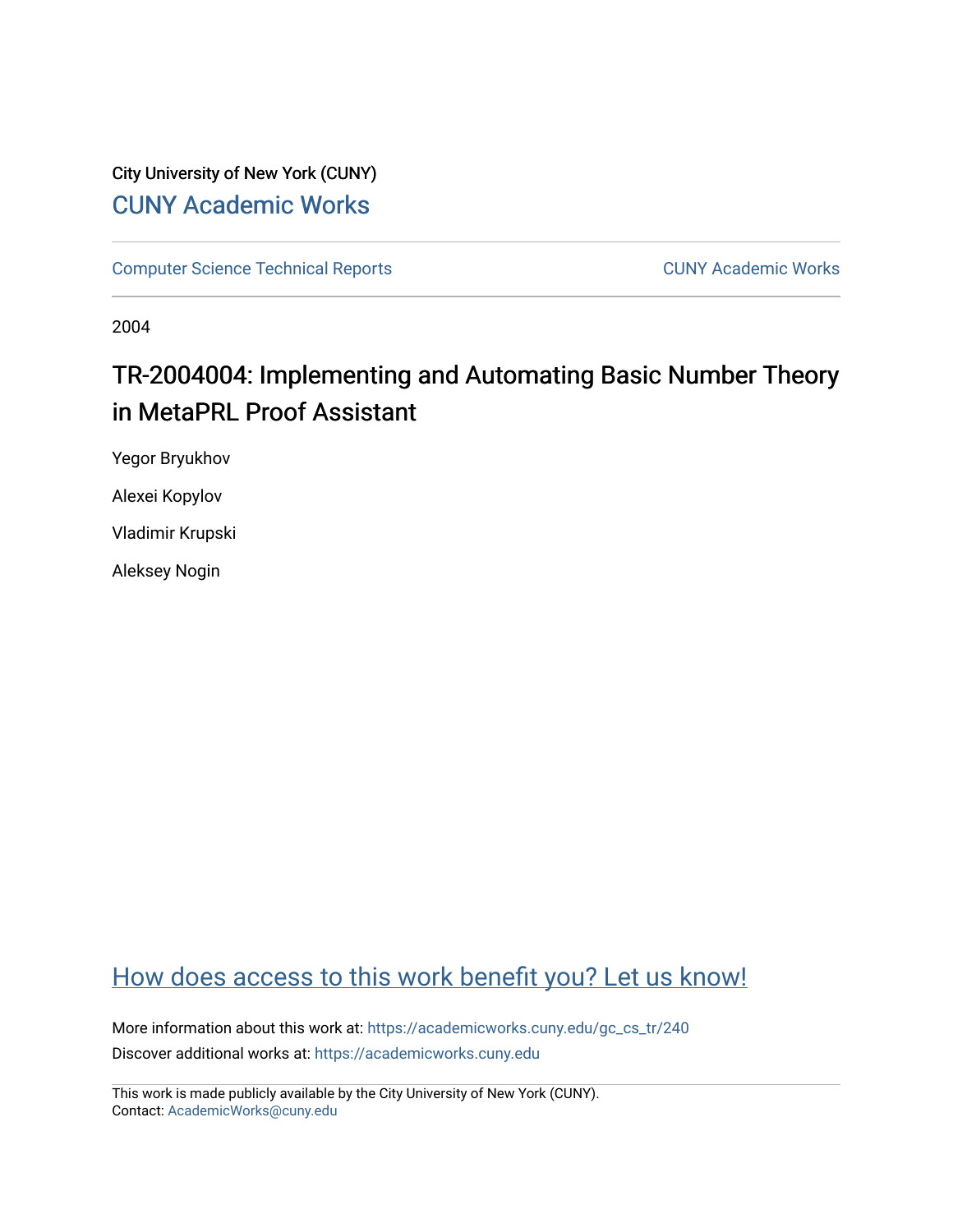### Implementing and Automating Basic Number Theory in [MetaPRL](http://metaprl.org/) Proof Assistant<sup>\*</sup>

Yegor Bryukhov<sup>1</sup>, Alexei Kopylov<sup>2</sup>, Vladimir Krupski<sup>3</sup>, and Aleksey Nogin<sup>4</sup>

<sup>1</sup> Graduate Center, City University of New York 365 Fifth Avenue, New York, NY 10016 ybryukhov@gc.cuny.edu <sup>2</sup> Department of Computer Science, Cornell University, Ithaca, NY 14853 kopylov@cs.cornell.edu <sup>3</sup> Laboratory for Logical Problems of Computer Science Department of Mathematical Logic and Theory of Algorithms Faculty of Mechanics and Mathematics, Moscow State University Vorob'evy Gory, 119899 RUSSIA krupski@lpcs.math.msu.ru <sup>4</sup> Department of Computer Science, California Institute of Technology M/C 256-80, Pasadena, CA 91125 nogin@cs.caltech.edu

Abstract. No proof assistant can be considered complete unless it provides facilities for basic arithmetical reasoning. Indeed, integer theory is a part of the necessary foundation for most of mathematics, logic and computer science. In this paper we present our approach to implementing arithmetic in the intuitionistic type theory of the [MetaPRL](http://metaprl.org/) proof assistant. We focus on creating an axiomatization that would take advantage of the computational features of [MetaPRL](http://metaprl.org/) type theory. Also, we implement the Arith decision procedure as a tactic that constructs proofs based on existing axiomatization, instead of being a part of the "trusted" code base.

### 1 Introduction

[MetaPRL](http://metaprl.org/)  $[4,6]$  is the latest system in the PRL family of theorem provers  $[2,3]$ . The [MetaPRL](http://metaprl.org/) system combines the properties of an interactive LCF-style tacticbased proof assistant, a logical programming environment, and a formal methods programming toolkit. [MetaPRL](http://metaprl.org/) is also a logical framework that allows for reasoning in different logical theories. Its most extensively developed and most frequently used theory is a variation of the [NuPRL](http://nuprl.org/) intuitionistic type theory [\[3\]](#page-10-0) (which in turn is based on the Martin-Löf type theory  $[9]$ ).

<sup>?</sup> This work was supported in part by the DoD Multidisciplinary University Research Initiative (MURI) program administered by the Office of Naval Research (ONR) under Grant N00014-01-1-0765, the Defense Advanced Research Projects Agency (DARPA), the United States Air Force, the Lee Center, and by NSF Grant CCR 0204193.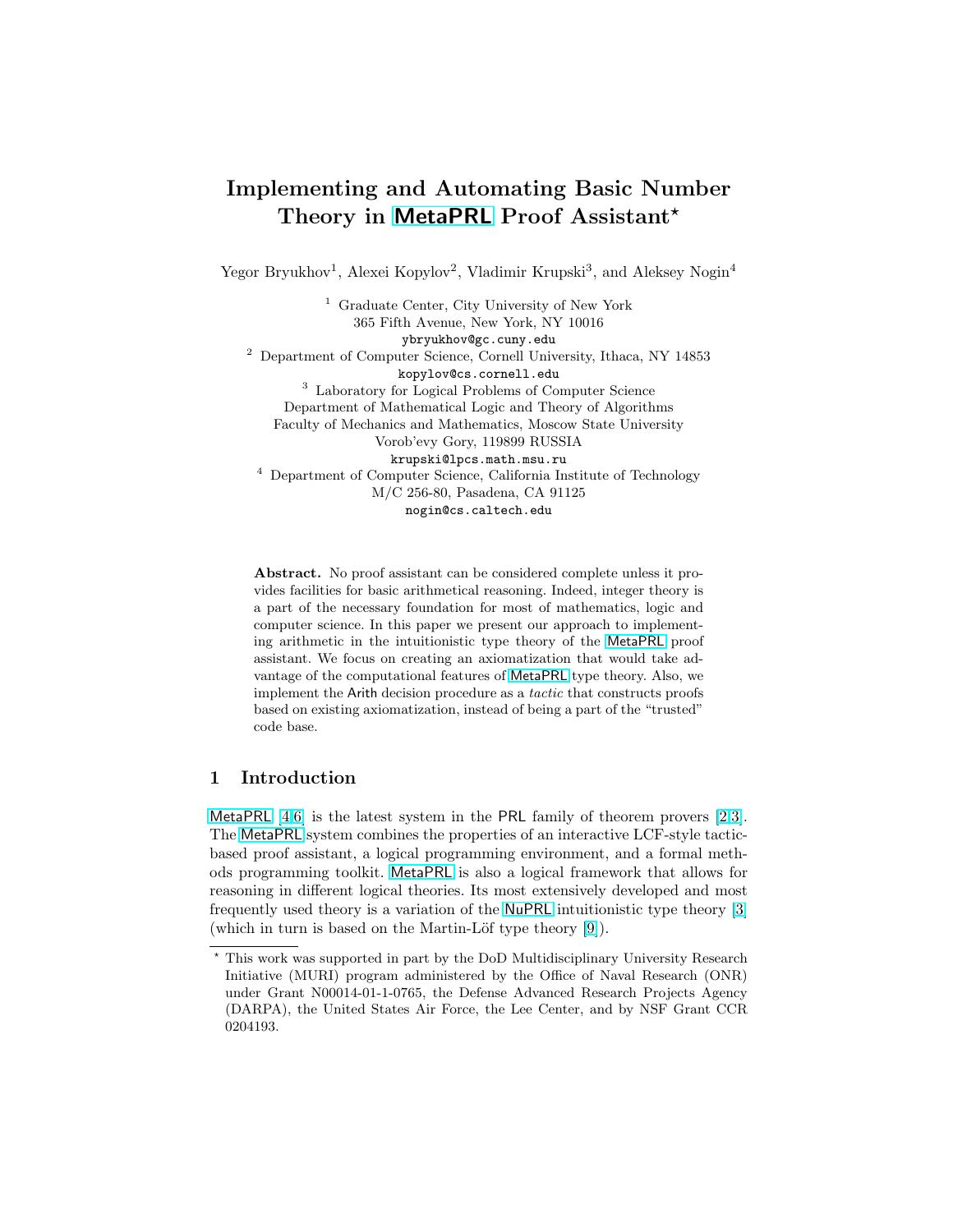Since [MetaPRL](http://metaprl.org/) type theory is so close to [NuPRL](http://nuprl.org/)'s one, it is natural to use [NuPRL](http://nuprl.org/)'s implementation of arithmetic as a basis for comparison. In [NuPRL](http://nuprl.org/), a big part of the support for arithmetical reasoning is provided via two decision procedures — Arith [\[1\]](#page-10-0) and Sup-Inf [\[14\]](#page-11-0). As output, these decision procedures do not provide real proofs; instead they only tell if current goal is provable or not according to their knowledge. This approach is at least imperfect because it extends the code base we have to trust.

Including such trusted decision procedures in a system that allows formalizing different logical theories, as well as different variations of the same logical theory, can have additional disadvantages. It significantly reduces the flexibility — whenever we want to change or update some aspects of a logical theory being used in such a system, we have to make sure that all the assumptions made by all the trusted decision procedures used remain valid in the updated theory. In [MetaPRL](http://metaprl.org/), we wanted to avoid using trusted decision procedures, turning them into tactics instead. This way even if such procedure is flawed, or is not fully compatible with the logical theory used, the worst thing could happen is that it will fail to prove the statement it was applied to (of course, we still have to trust our proof checker).

Another goal we had when designing the arithmetical theory for [MetaPRL](http://metaprl.org/) is efficiency. [MetaPRL](http://metaprl.org/) is a highly efficient system; on most proof tasks it is over two orders of magnitude faster than its predecessor, [NuPRL](http://nuprl.org/). We wanted the new arithmetics implementation to keep up with the efficiency spirit of the rest of the system.

While working on arithmetic code in **[MetaPRL](http://metaprl.org/)**, we wanted to create an implementation in which as much as possible could be reused between different logical theories of [MetaPRL](http://metaprl.org/) (both existing ones and any that could be added to [Meta-](http://metaprl.org/)[PRL](http://metaprl.org/) in the future). However our main focus in this work is adding arithmetic to [MetaPRL](http://metaprl.org/)'s implementation of [NuPRL](http://nuprl.org/) type theory.

Since we want all decision procedures to output explicit proofs of arithmetic inferences, we need to have a complete explicit axiomatization of arithmetic (as opposed to having large parts of the axiomatization in the form of trusted code of decision procedures). In this paper we propose such an axiom system and describe a proof constructing procedure (similar to a version of Arith implemented in [Coq](http://coq.inria.fr/) [\[7\]](#page-10-0)) which succeeds in the same cases as [NuPRL](http://nuprl.org/)'s Arith, while also generating an actual proof.

#### 2 Choosing the Axioms

The first choice we needed to make is whether to define the arithmetical operators and types as primitive, postulating all the relevant axioms, or to define everything trough existing constructors. For example, we could have attempted to implement the type of natural numbers as Unit List. The choice we made is to try to pick a set of axioms that would be universally true across all the reasonable ways of defining the arithmetical primitives. These axioms are added to the system as basic postulates of the type theory; however at a later point we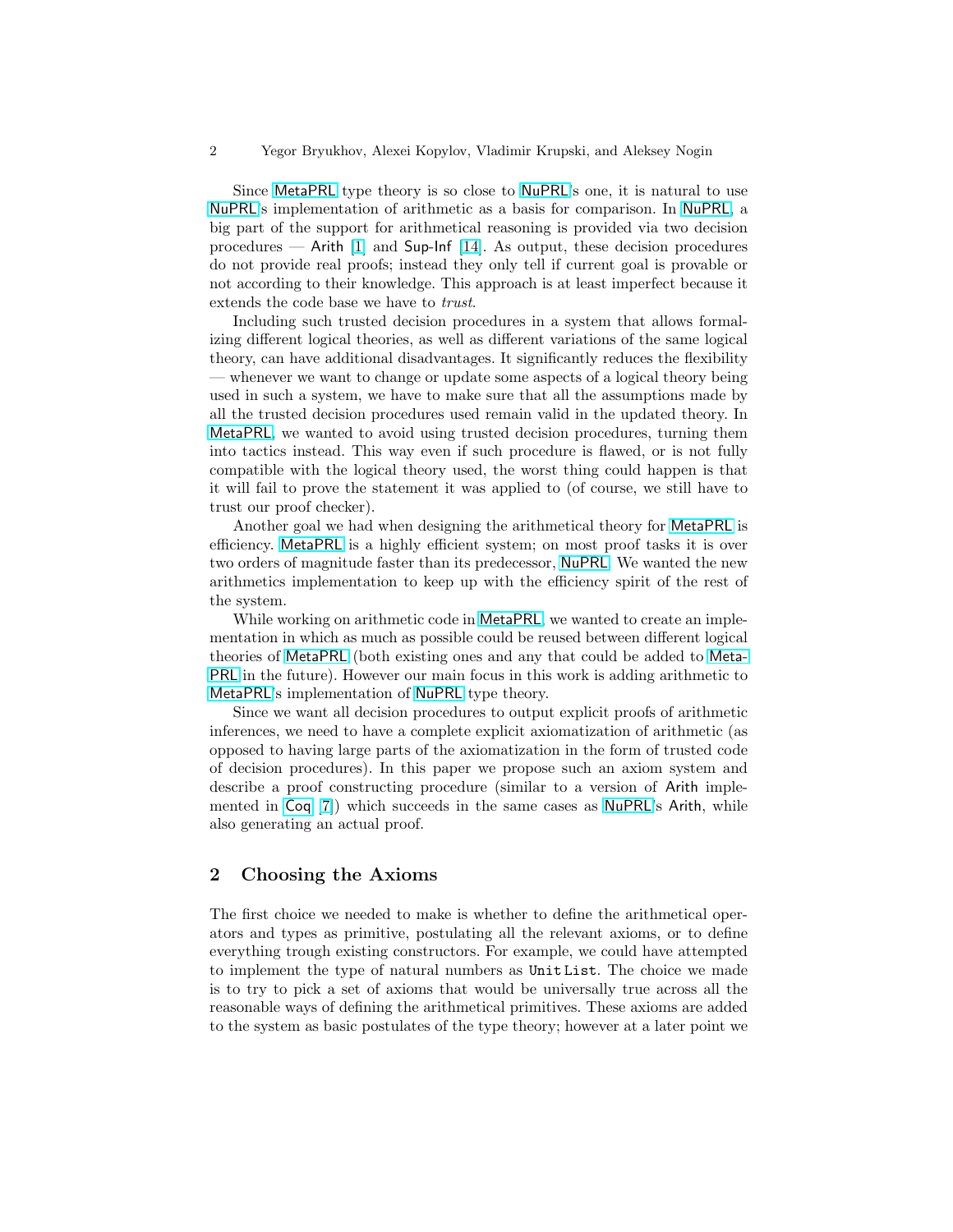could derive them from other type constructors (using [MetaPRL](http://metaprl.org/)'s derived rules mechanism [\[12\]](#page-11-0)).

Before defining the set of axioms, one has to choose either integer or natural numbers as a basic type (and later define the remaining type via the chosen type). Both Arith [\[1\]](#page-10-0) and Sup-Inf [\[14\]](#page-11-0) use integers as primitive; defining natural numbers on top of integers is more straightforward than the opposite approach. For these reasons we chose to use integers as a primitive type. We used list of axioms from [\[1\]](#page-10-0) as a prototype.

Another important choice that we had to make is the style of equality reasoning. There are two types of equalities in PRL type theory:

- (A) Two terms can be equal as elements of a certain type. For example, two terms  $\lambda x.t_1[x]$  and  $\lambda x.t_2[x]$  would be equal as elements of a type  $A \to B$ (written as " $\lambda x.t_1[x] = \lambda x.t_2[x] \in A \to B$ ") if for equal inputs of type A,  $t_1$  and  $t_2$  produce equal outputs of type B. Note that two terms could be distinct elements of one type and at the same time be equal in another type — for example,  $\lambda x.t_1[x] = \lambda x.t_2[x] \in \text{Void} \to T$  is true for arbitrary  $t_1, t_2$ and T.
- (B) Finer-grained computational/definitional equality[\[8\]](#page-10-0) specifies that two terms refer to objects that are not just equal, but are actually *identical*. For example, the terms  $\lambda x.a[x]b$  and  $a[b]$  are computationally equal (written as " $\lambda x.a[x] b \equiv a[b]$ "); terms 1 + 2 and 3 are also computationally equivalent.

All things being equal, the equalities of the second kind are easier and more efficient to use. In PRL type theory, we are always allowed to replace a term with a computationally equal one; however we can only replace a term with an equal one when we can prove that the context will tolerate the equalities of the given type. In other words, to be allowed to replace  $C[t_1]$  with  $C[t_2]$ , it is insufficient to be able to prove that  $t_1 = t_2 \in T$ ; we are also required to prove a well-formedness assumption stating that  $C$  respects the equalities of type  $T$ .

Not surprisingly, in our axiomatization we pick computational equality over the equality in a type whenever possible. At the same time we chose to still include the typing assumptions in most of the computational equivalence rules. For example, the commutativity of addition rule is as follows:

$$
\frac{\Gamma \vdash a \in \mathbb{Z} \qquad \Gamma \vdash b \in \mathbb{Z}}{\Gamma \vdash (a+b) \equiv (b+a)} \qquad (add\_Commut)
$$

Assumptions look redundant in this rule (at least as long as the  $+$  operator is not overloaded). However as we explained above, we want our axioms to stay valid for different formalizations of integers. In particular, in list implementation of natural numbers (with the type of integers being defined as a disjoint union of two list types and addition defined using recursion over lists) the above rule will be provable only in presence of the typing assumptions, as we would need to know that a and b are lists to be able to use their inductive properties.

We certainly want all arithmetic relations  $(=, <, >, etc)$  to be decidable. In PRL type theory, there are two different ways of defining a decidable relation.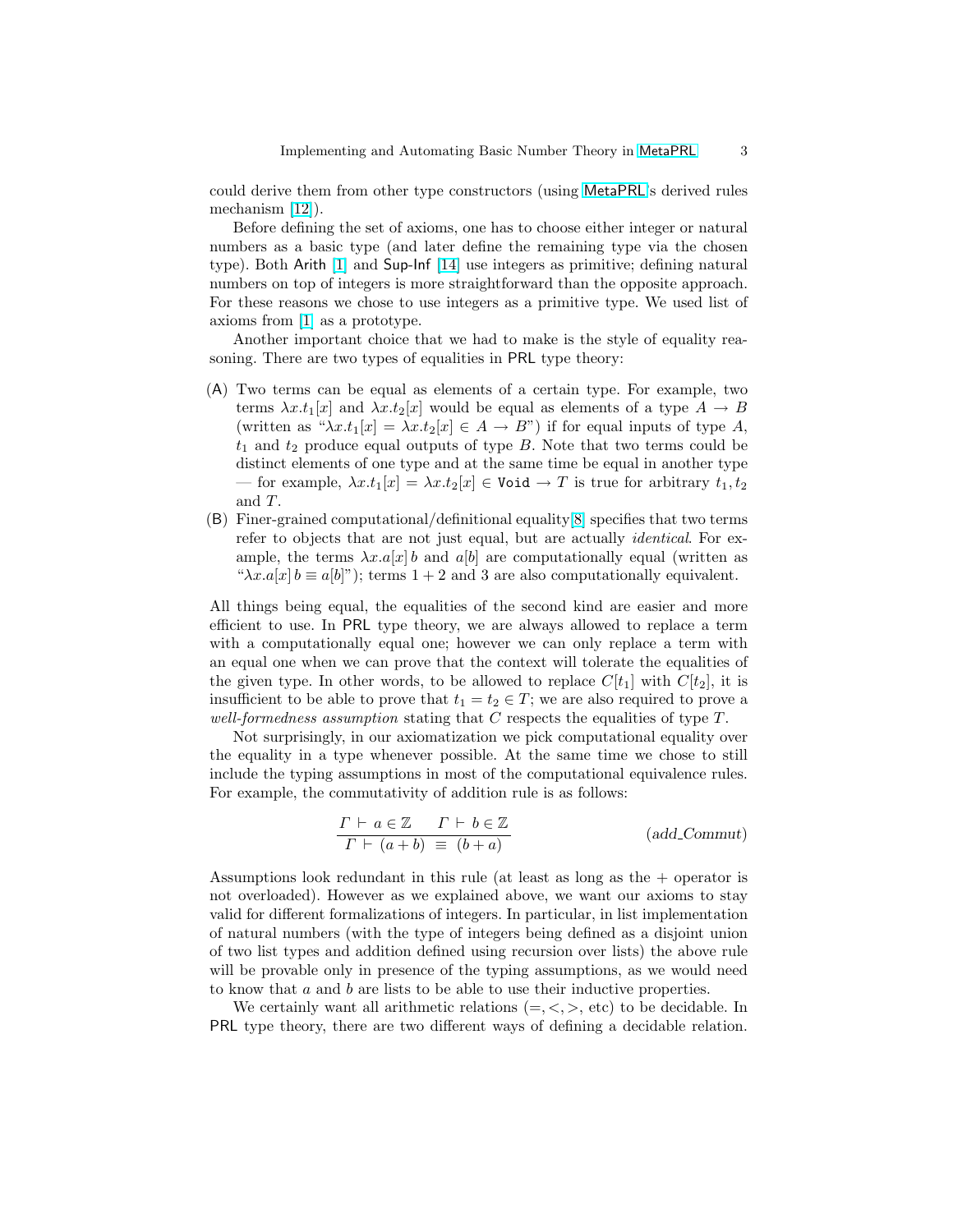The straightforward approach is to define a predicate (e.g. a function returning a proposition) on numbers with an additional axiom stating that this predicate happens to be decidable. The alternative is to postulate an existence of a function on numbers that returns a boolean result. To better understand the difference between two choices, it is useful to keep in mind that PRL type theory is *constructive*. A PRL proposition  $P$  is identified with a type of all *construc*tive witnesses for P; there can be many different propositions and the type of all propositions is a pretty complicated one. By contrast, PRL booleans is a 1-bit type containing just the two boolean constants. While equivalent propositions could be very different, the booleans are completely transparent — if two booleans happen to be equivalent, they must be identical. Because of the latter feature of the boolean type, the rule

$$
\frac{\Gamma \vdash a \in \mathbb{Z} \quad \Gamma \vdash b \in \mathbb{Z} \quad \Gamma \vdash c \in \mathbb{Z}}{\Gamma \vdash (a < b) \equiv ((a+c) < (b+c))}
$$
\n(lt.addMono)

will be valid in different implementations of  $\mathbb{Z}$ , as long as  $\lt$  relation is defined via a boolean comparison function. But if  $\lt$  is defined directly as a proposition, then the best that can be guaranteed is  $(a < b) \Leftrightarrow ((a+c) < (b+c))$ , which is significantly weaker.

When implementing support for numerals, we could either take the traditional route of building all the numerals using 0 and successor function, or we could simply expose [MetaPRL](http://metaprl.org/)'s built-in numbers implementation. First approach looks more reliable (and trustworthy) since one only needs to trust the proof checker; however this approach is unbearably slow when one wants to do actual computation using these numerals. Second approach looks less reliable as built-in arithmetic now has to be trusted; however one might argue that it is not adding any new code to the trusted code base, but instead just exposing what is already a part of the prover. In the end, we decided to implement the second approach.

#### 3 Axioms We Chose

In this section we provide an outline of our axiomatization, with an overview of the classes of axioms and some examples. The full list of axioms may be found in the listing of the [MetaPRL](http://metaprl.org/) theories [\[5,](#page-10-0) modules Itt int base and Itt int ext].

(A) Typing properties:

$$
\overline{\Gamma \vdash \mathbb{Z} \text{Type}}
$$
 (type\_of\_Int)  

$$
\overline{\Gamma \vdash number\{n\} \in \mathbb{Z}}
$$
 (type\_of\_number)

where number is the arithmetical numeral operator (e.g. number  $\{n\}$  stands for an arbitrary numeral constant).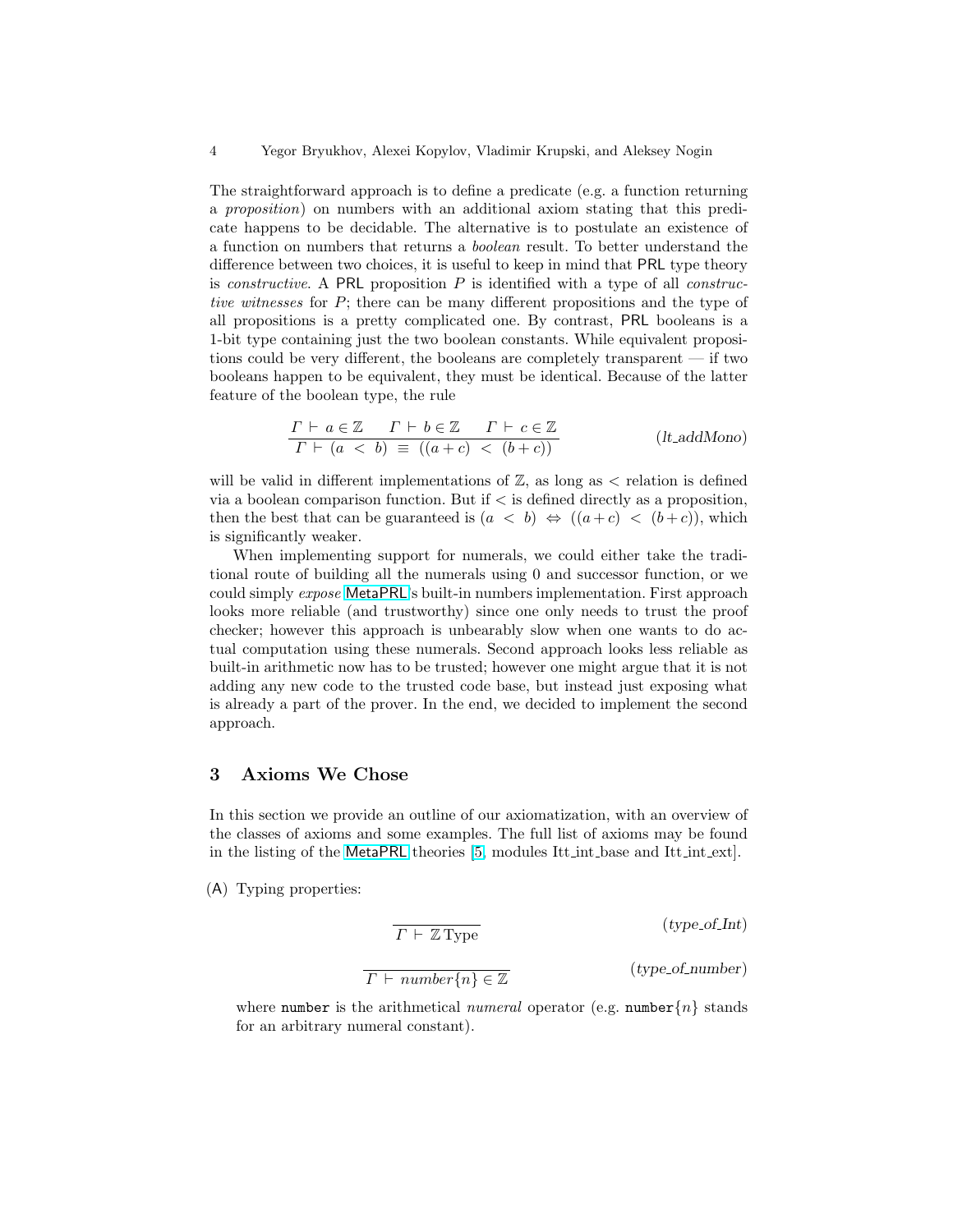(B) Numbers are computationally transparent — two equal integers will necessarily be identical:

$$
\frac{\Gamma \vdash a = b \in \mathbb{Z}}{\Gamma \vdash a \equiv b}
$$
 (int Congruence)

(C) Reduction of operations (and relations) on integer constants to meta-level operations on integers, e.g.:

$$
\Gamma \vdash (number\{i\} + number\{j\}) \equiv number\{i + m j\}^{\text{(reduce.add_meta)}}
$$

where  $+m$  performs addition of numeral constants using underlying internal arithmetic. This rewrite makes possible an evaluation from  $1 + 2$  to 3.

(D) Well-formedness of operations and relations. As with any new operations we have to say term of what type it constructs, e.g.:

$$
\frac{\Gamma \vdash a = a' \in \mathbb{Z} \qquad \Gamma \vdash b = b' \in \mathbb{Z}}{\Gamma \vdash (a + a') = (b + b') \in \mathbb{Z}} \tag{add\_wf}
$$

(E) Equivalence of propositional and boolean relations. These two rules are actually define  $=_b$  for integers via equality in  $\mathbb{Z}$ :

$$
\frac{\Gamma \vdash \uparrow (a =_b b) \quad \Gamma \vdash a \in \mathbb{Z} \quad \Gamma \vdash b \in \mathbb{Z}}{\Gamma \vdash a = b \in \mathbb{Z}} \qquad \qquad \text{(beg.int2prop)}
$$

where  $\uparrow (t) ::= (t = true \in \mathbb{Z}).$ 

$$
\frac{\Gamma \vdash a = b \in \mathbb{Z}}{\Gamma \vdash (a = b) \equiv true} \qquad \qquad \text{(beq-int.is=true)}
$$

As it was said we decided to define boolean versions of  $=$ ,  $\lt$ , etc as primitive and express propositional inequalities using boolean ones. However equality is so fundamental in PRL type theory that we decided to have both boolean and propositional equality as primitives and have rules that constitute their equivalence.

 $(F)$  Ring axioms — commutativity, associativity of  $+$  and  $*$ , distributivity, properties of 0 and 1, e.g.:

$$
\frac{\Gamma \vdash a \in \mathbb{Z}}{\Gamma \vdash (a+0) \equiv a}
$$
 (add<sub>Ld</sub>)

Here type condition on  $\alpha$  is necessary because the rule establishes bidirectional equivalence relation and we, of course, do not want to allow replacing arbitrary term  $a$  with  $a + 0$ .

 $(G)$  Axioms of  $\leq$ -order  $(*s*$  is irreflexive, transitive, asymmetric, discrete), connection between < and arithmetic operations, e.g.:

$$
\frac{\Gamma \vdash a \in \mathbb{Z} \quad \Gamma \vdash b \in \mathbb{Z}}{\Gamma \vdash ((a \leq_b b) \land_b (b \leq_b a)) \equiv false} \qquad (lt \text{.Reflex})
$$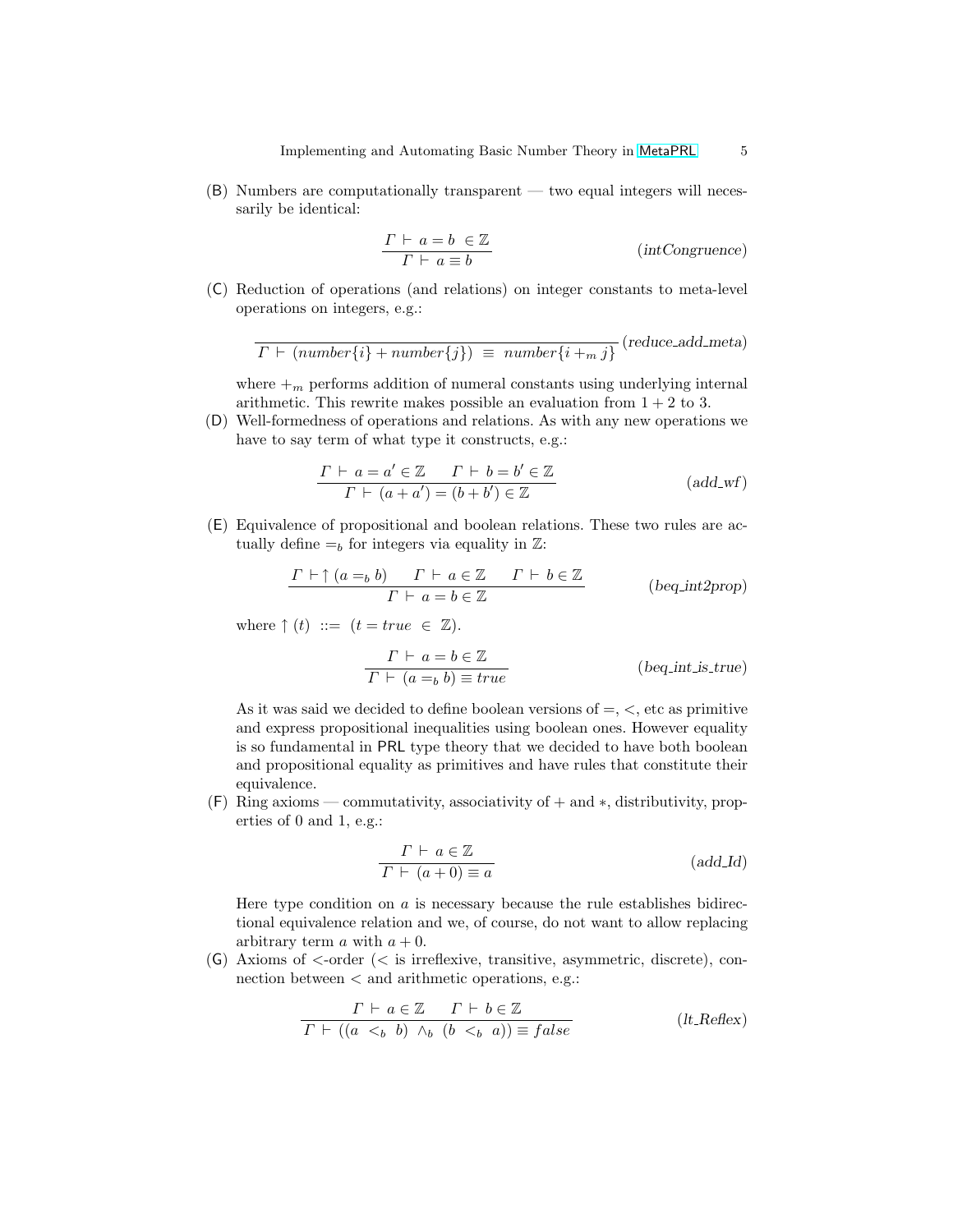6 Yegor Bryukhov, Alexei Kopylov, Vladimir Krupski, and Aleksey Nogin

$$
\frac{\Gamma \vdash a \in \mathbb{Z} \quad \Gamma \vdash b \in \mathbb{Z}}{\Gamma \vdash ((a \leq_b b) \vee_b (b \leq_b a) \vee_b (a =_b b)) \equiv true} \qquad (lt\_Trichot)
$$
\n
$$
\frac{\Gamma \vdash a \in \mathbb{Z} \quad \Gamma \vdash b \in \mathbb{Z}}{\Gamma \vdash (a \leq_b b) \equiv (((a + 1) =_b b) \vee_b ((a + 1) \leq_b b)) \qquad (lt\_Discret)}
$$

First rule constitutes irreflexivity of  $\langle$  relation, second constitutes that  $\langle$  is a linear order and the third one constitutes discreteness of integers. These rules define properties of  $\lt_b$  — the boolean version of  $\lt$  relation; propositional version of < and other inequalities are defined via it below, their properties are derivable from properties of  $\lt_b$ .

(H) Induction and definition of primitive recursion over  $\mathbb{Z}$ :

$$
F; n: \mathbb{Z}; \Delta[n]; m: \mathbb{Z}; v: m < 0; z: C[m + 1] \vdash C[m]
$$
\n
$$
F; n: \mathbb{Z}; \Delta[n] \qquad \qquad \vdash C[0]
$$
\n
$$
F; n: \mathbb{Z}; \Delta[n]; m: \mathbb{Z}; v: 0 < m; z: C[m - 1] \vdash C[m]
$$
\n
$$
F; n: \mathbb{Z}; \Delta[n] \vdash C[n]
$$

(intElimination)

This rule is our formulation of the induction principle. We cover both negative and positive numbers in a single rule, so we have two separate induction steps.

The next rewrite is a part of definition of  $\text{ind}$  — the primitive recursion operation. We have two more (for zero and positive cases) rewrites to define ind.

$$
\cfrac{\Gamma \vdash x < 0}{\Gamma \vdash \text{ind}\{x; i, j. down[i;j]; base; k, l. up[k;l]\}} = \n\cfrac{\text{and}\{x; i, j. down[i;j]; base; k, l. up[k;l]\}}{\text{down}[x; \text{ind}\{(x+1); i, j. down[i;j]; base; k, l. up[k;l]\}]}\n\qquad\n(\text{reduce\_ind\_down})
$$

(I) Expression of subtraction via negation,  $\gt, \lt = \gt; = \text{via} \lt$ , propositional relations via boolean relations (except equality), e.g.:

$$
(a - b) ::= (a + (-b))
$$
  
\n
$$
(a < b) ::= ( \uparrow (a < b))
$$
  
\n
$$
(a \leq_b b) ::= (\neg_b (b <_b a))
$$

(J) Inductive definition of integer division and remainder operations, e.g.:

$$
\frac{\Gamma \vdash 0 \le a \quad \Gamma \vdash a < b \quad \Gamma \vdash a \in \mathbb{Z} \quad \Gamma \vdash b \in \mathbb{Z}}{\Gamma \vdash (a \; \% \; b) \equiv a}
$$

(rem baseReduce)

### 4 Automation of Arithmetic Reasoning

As we have mentioned in the introduction, [NuPRL](http://nuprl.org/) has two decision procedures (Arith and Sup-Inf) automating the arithmetical reasoning. They both work with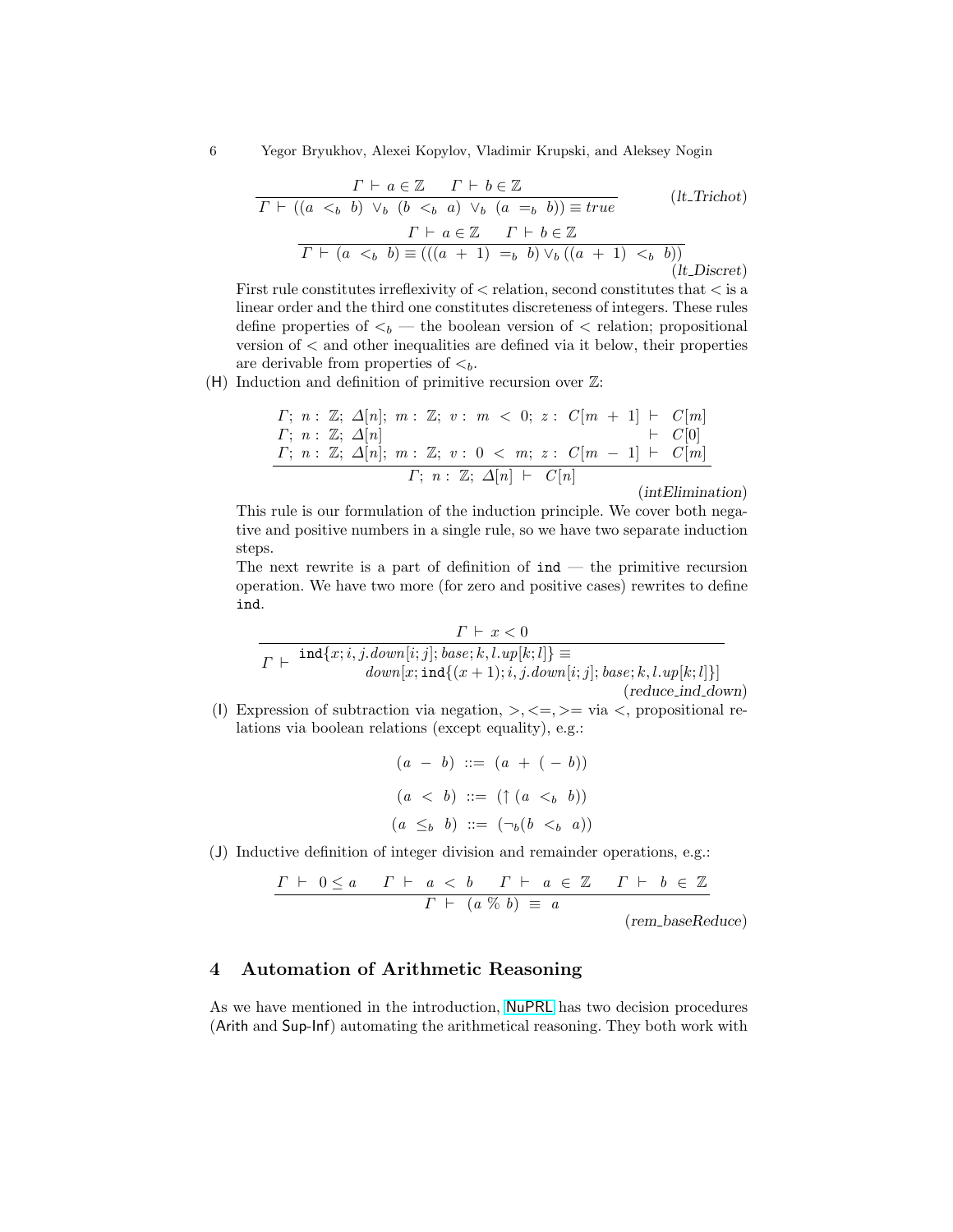hypotheses and conclusion  $5$  in the form of quantifier free Presburger formulas [\[13\]](#page-11-0), which are essentially arithmetic relations among linear forms; all non-linear subterms (after conversion of every polynomial to its canonical form) are considered to be variables of linear forms.

Arith is very limited in its proof-power but it is relatively fast. Depending on the kind of equation it gets as an input, it runs in either polynomial or exponential time (only  $\neq$  in hypotheses and = in conclusion add exponential part). Arith proves simple inequalities; specifically, it can prove inequalities that logically follow from hypotheses by associativity and commutativity of addition and multiplication, properties of 0 and 1, reflexivity, transitivity and weak monotonicity of inequalities. Weak monotonicity is the ge addMono rule:

$$
\frac{\Gamma \vdash a \in \mathbb{Z} \quad \Gamma \vdash b \in \mathbb{Z} \quad \Gamma \vdash c \in \mathbb{Z}}{\Gamma \vdash (a \geq_b b) \equiv ((a+c) \geq_b (b+c))}
$$
 (ge.addMono)

with restriction that  $c$  has to be a numeral constant (or be reducible to one).

A big advantage of Arith is that it uses proof by contradiction  $^6$  and constructs contradictory inequality that follows from assumptions (together with negated conclusion). This is what allows us to construct an actual proof from axioms based on Arith algorithm.

Sup-Inf is much more powerful. When used over rational numbers, Sup-Inf is complete and can provide counterexamples in case a proof fails. Sup-Inf has exponential complexity with respect to the number of equations.

As opposed to Arith, Sup-Inf algorithm does not provide a straightforward migration path that would have allowed turning it into a proof-building tactic. However Mayr's initial investigations [\[10\]](#page-10-0) suggest that it should be possible to achieve this transformation; even if in a less direct manner.

Since Arith tactic implementation is clearly simpler and more straightforward than Sup-Inf, Arith seems to be a better choice for the initial testing of our axiomatization. As a result, we decided to start our work on proof automation with implementation of Arith procedure. Currently we have a working implementation that supports +,  $-(both$  unary and binary),\* and  $=,\neq,<,\geq,<=\geq$ with arbitrary number of nested negation around them; the only unsupported operations are division and remainder.

#### 5 Implementation of Arith

Our implementation provides the user with two main proof procedures — normalizeC and  $arithT$ <sup>7</sup>:

 $5$  The PRL type theory is formulated in a single-conclusion sequent form.

 $6$  Since it only involves decidable relations, the proof it generates is still valid in intuitionistic theory.

 $^7$  The  $\bf C$  and  $\bf T$  suffixes is the [MetaPRL](http://metaprl.org/) convention for marking the class of a tool.  $\bf C$ is used for functions that perform term rewriting — we call them conversions and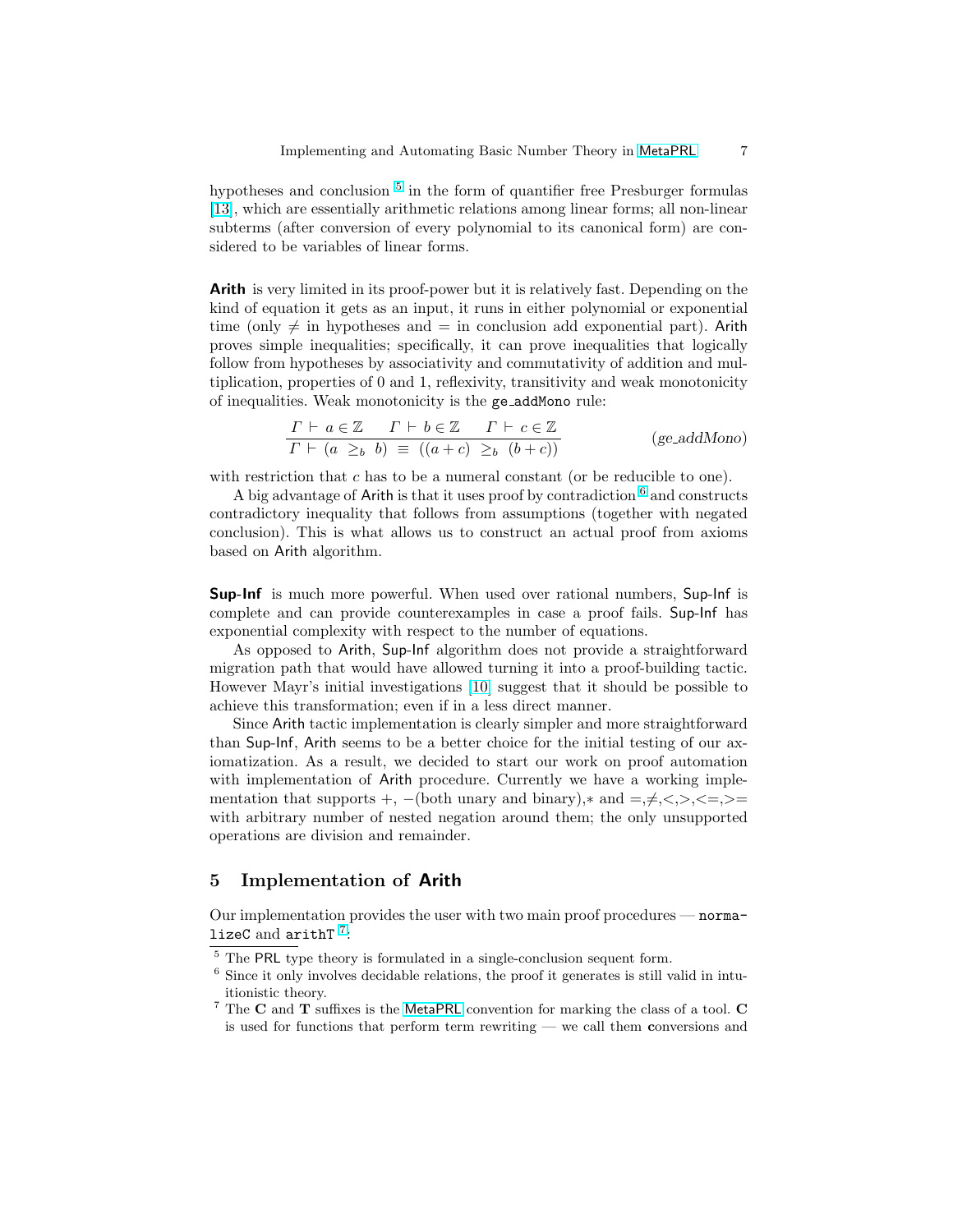8 Yegor Bryukhov, Alexei Kopylov, Vladimir Krupski, and Aleksey Nogin

The normalizeC rewriting procedure is used to rewrite polynomials. When applied to a polynomial term, normalizeC converts it to its canonical form (e.g. normalizes it). When applied to a term that has polynomial subterms in it, normalizeC will normalize all the polynomial subterms of the given term. For example, if a proof assumption has a form of an equality, one can apply normalizeC to the whole assumption and it will normalize both sides of the equality.

Example: The canonical form of  $((b * 2 * (a + c)) - (a * b)) + 1$  is  $1 + (a * b) + (2 * (b * c))$ 

In traditional decision procedures normalization step will be usually performed based on some representation of arithmetic terms that is internal to the procedure. In our case we perform an in-theory normalization — as we normalize, we prove every step, and eventually we build a proof of the equality between the original polynomial and the normalized one. In-theory normalization has a higher complexity since commutativity and associativity rules normally only allow swapping neighboring subterms. In-theory normalization also means having to work within a pretty restrictive set of allowed transformations; this makes it noticeably trickier than the "unsupervised" normalization with dedicated representation for arithmetic terms.

The canonical form of a polynomial is achieved by the following steps:

- (A) Get rid of subtraction.
- (B) Open parentheses using distributivity, move parentheses to the right using associativity of addition and multiplication, preform the basic simplifications (such as  $0 \cdot a \rightarrow 0, 1 \cdot a \rightarrow a$ ).
- (C) In every monomial, sort (using the commutativity axiom) multipliers in increasing order, with numerical constants pushed to the left (We put coefficients first because later we have to reduce similar monomials). Multiply the constants if there is more than one numeral in one monomial; but if monomial does not have a constant multiplier at all, put 1 in front of it for uniformity.
- (D) Sort monomials in increasing order, reducing similar monomials on the fly. As in previous step, numerals are pulled to the left (i.e. considered to be the least in the sort order).
- (E) Get rid of zeros and ones in the resulting term.

#### The arithT proof search procedure implements Arith [\[1\]](#page-10-0):

- (A) First it checks whether the conclusion of the goal sequent is an arithmetic fact, and if so, moves it into hypotheses in negated form (using reasoning by contradiction).
- (B) Next, arithT converts all negative arithmetic facts in hypotheses to positive ones (it adds new hypotheses, and also leaves the original ones intact). Since there may be several nested negations, this step will be applied repetitively.

conversionals; T is used for the class functions capable of performing arbitrary proof search — tactics and tacticals.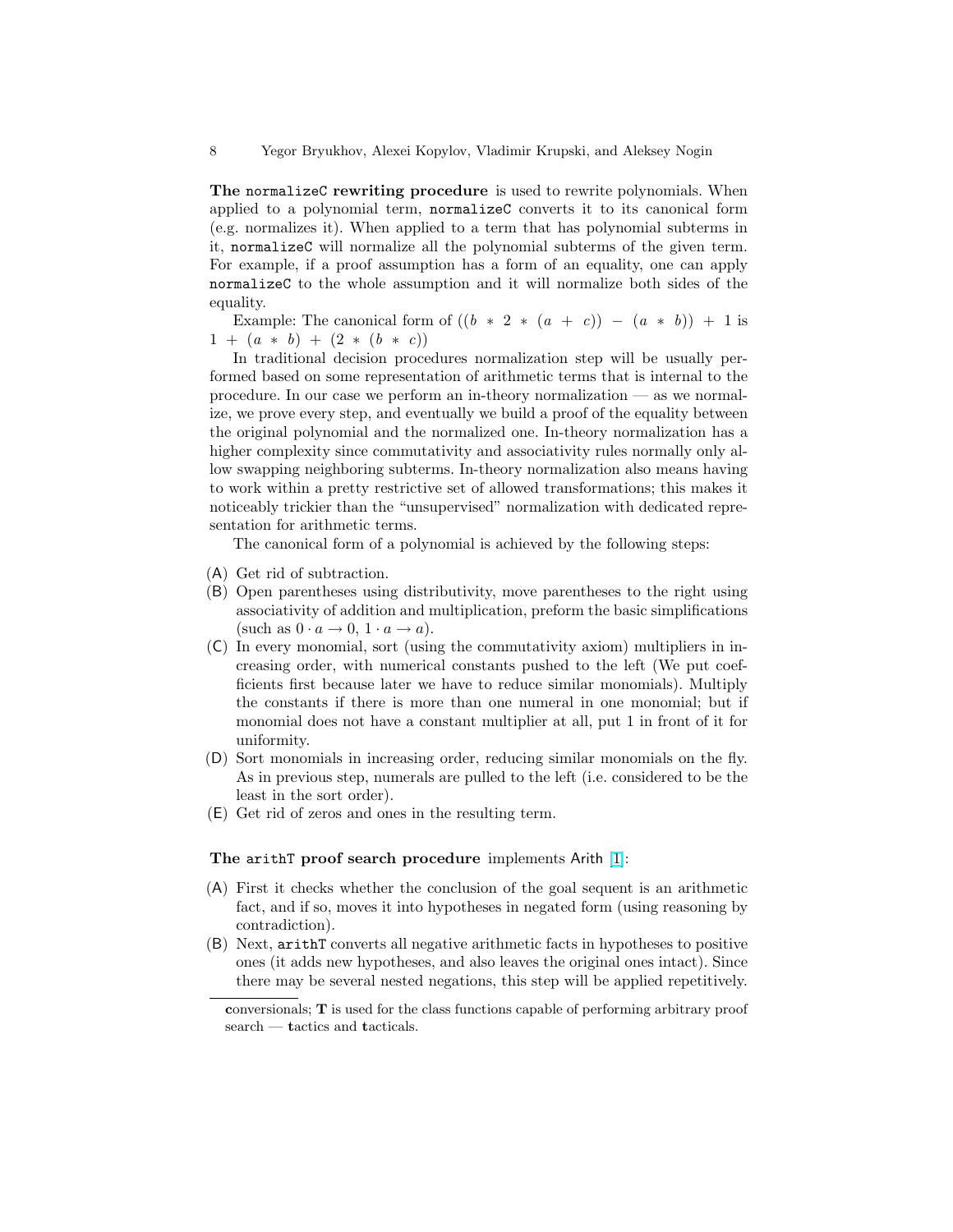- (C) After that it converts all positive arithmetic facts in hypotheses into  $\geq$ inequalities.
- (D) Now every  $\ge$ -inequality is normalized we use normalized to normalize the polynomials on both sides of every inequality.
- (E) Then it tries to find the contradictory inequality that logically follows from that normalized ≥-inequalities and proves this implication. This problem is reduced to search for positive cycle in a directed graph. If successful, the resulting inequality will be derived from hypotheses.
- (F) Finally, false is derived from found inequality, thus completing the proof by contradiction.

#### 6 Ongoing Work and Future Directions

In this work we were able to come up with a very computation–oriented axiomatization of basic arithmetic. The initial experience of being able to use this axiomatization as a basis for creating LCF-style tactics for automating arithmetical reasoning was positive as well. However; we are still in somewhat early stages of this work — a lot more proof automation is needed and we now see several areas where we could improve the existing implementation as well.

In the nearest future we are going to investigate several of these challenges.

We are planning to further evaluate the usefulness and value of computational rewrites in our implementation of Arith— both from performance and proof size viewpoints. Currently, computational rewrites seem to be the right choice for polynomial normalization; however it is not as clear now how convenient they are going to be, for example, when trying to reduce different forms of inequalities to some canonical form.

Current implementation of arithmetical proof automation is neither easily extendable nor flexible. Currently we use a hardcoded set of rules and rewrites, and we would like to replace it with a more flexible declarative code. Two obvious points of improvement are polynomial normalization and reduction of different inequalities to one type. The standard approach for building extendable algorithms in [MetaPRL](http://metaprl.org/) is resources and resource annotation mechanism [\[11,](#page-10-0) Section 4.3] that allow splitting complicated proof search procedures into derived rules and short declarative annotations on those rule.

Currently arithmetical reasoning uses only one resource-driven procedure reduceC. In arithmetical theories it is used to perform rewrites that simplify terms (e.g.  $a+0 \rightarrow a$ ), but the **reduceC** is not specific to arithmetic, it is capable of performing a very large variety of simplifications and reductions (such as, for example,  $\beta$ -reduction,  $\lambda x.t[x]$   $\alpha \rightarrow t[a]$ ). However, reduceC can not be used for transformations like commutativity  $(a + b \leftrightarrow b + a)$ , since this transformation does not has any clear directional properties.

In general, the rewriting task needs to be better classified and partitioned. Currently we only have two major groups of computational transformations reductions and simplifications performed by reduceC and normalizations performed by normalizeC. However it is clear, that in many cases a much more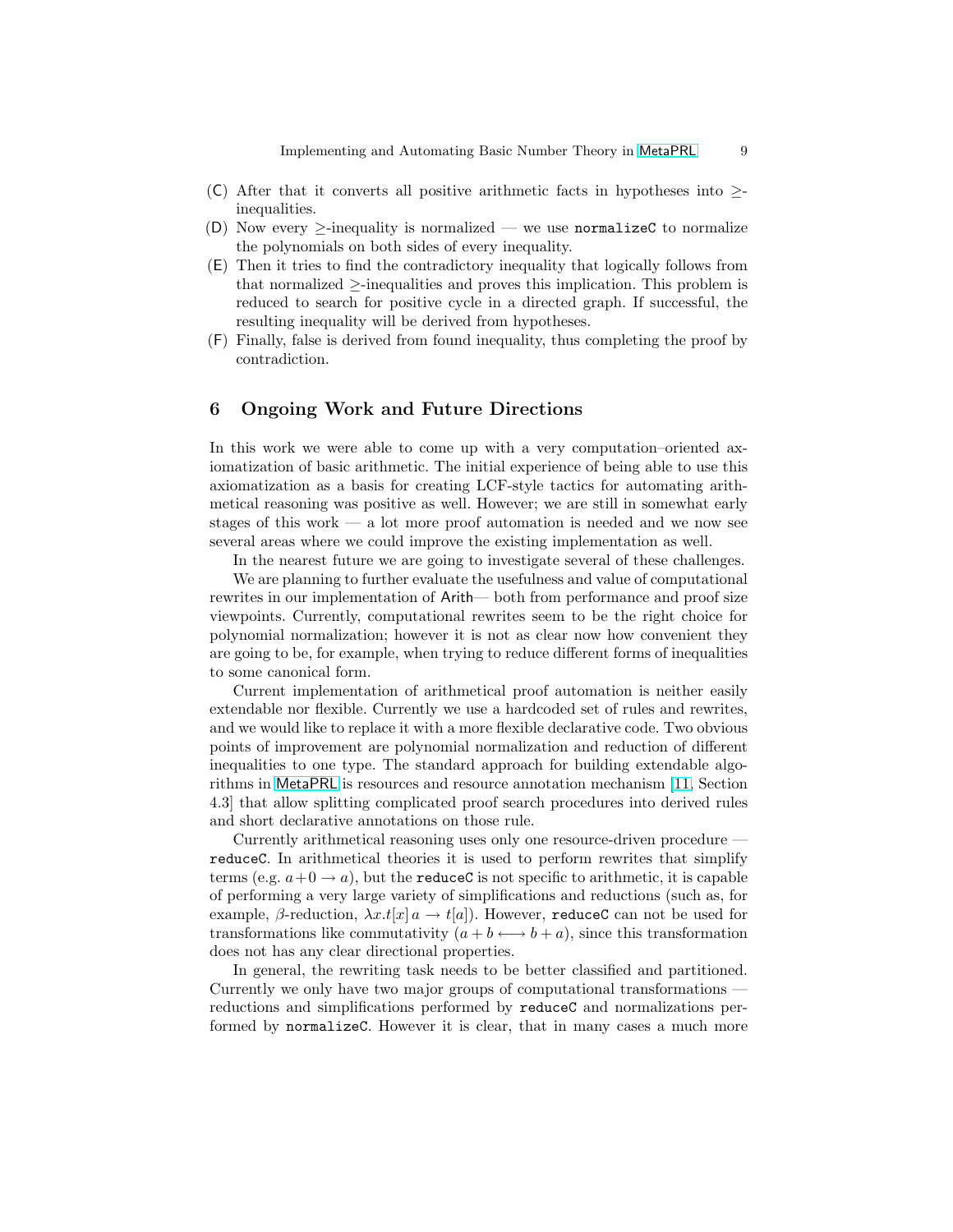<span id="page-10-0"></span>fine-grain control is needed. In particular, it appears to be necessary to start distinguishing between reductions and simplifications.

In the introduction we mentioned that efficiency is an important goal for the [MetaPRL](http://metaprl.org/) community. We did not yet have a chance of doing any comprehensive performance evaluation of our implementation of Arith, but this is something we are hoping to be able to do in the near future.

And, of course, we are planning to keep adding new proof automation to the system. We are planning to continue our investigation of possible approaches to turning Sup-Inf into a tactic (possibly building on Mayr's work [10]).

#### References

- 1. T. Chan. An algorithm for checking PL/CV arithmetic inferences. In G. Goos and J. Hartmanis, editors, An Introduction to the PL/CV Programming Logic, volume 135 of Lecture Notes in Computer Science, appendix D, pages 227–264. Springer-Verlag, 1982.
- 2. Robert L. Constable. On the theory of programming logics. In Proceedings of the 9th Annual ACM Symposium on the Theory of Computing, Boulder, CO., pages 269–85, May 1977.
- 3. Robert L. Constable, Stuart F. Allen, H. M. Bromley, W. R. Cleaveland, J. F. Cremer, R. W. Harper, Douglas J. Howe, T. B. Knoblock, N. P. Mendler, P. Panangaden, James T. Sasaki, and Scott F. Smith. Implementing Mathematics with the [NuPRL](http://nuprl.org/) Proof Development System. Prentice-Hall, NJ, 1986.
- 4. Jason Hickey, Aleksey Nogin, Robert L. Constable, Brian E. Aydemir, Eli Barzilay, Yegor Bryukhov, Richard Eaton, Adam Granicz, Alexei Kopylov, Christoph Kreitz, Vladimir N. Krupski, Lori Lorigo, Stephan Schmitt, Carl Witty, and Xin Yu. [Meta-](http://metaprl.org/)[PRL](http://metaprl.org/) — A modular logical environment. In David Basin and Burkhart Wolff, editors, Proceedings of the  $16^{th}$  International Conference on Theorem Proving in Higher Order Logics (TPHOLs 2003), volume 2758 of Lecture Notes in Computer Science, pages 287–303. Springer-Verlag, 2003.
- 5. Jason J. Hickey, Brian Aydemir, Yegor Bryukhov, Alexei Kopylov, Aleksey Nogin, and Xin Yu. A listing of [MetaPRL](http://metaprl.org/) theories. <http://metaprl.org/theories.pdf>.
- 6. Jason J. Hickey, Aleksey Nogin, Alexei Kopylov, et al. [MetaPRL](http://metaprl.org/) home page. [http:](http://metaprl.org/) [//metaprl.org/](http://metaprl.org/).
- 7. Daniel Hirschkoff. Nodesat, an arithmetical tactic for the [Coq](http://coq.inria.fr/) proof assistant. Technical Report 96-61, CERMICS, Noisy-le-Grand, April 1996.
- 8. Douglas J. Howe. Equality in lazy computation systems. In Proceedings of the  $4<sup>th</sup> IEEE Symposium on Logic in Computer Science, pages 198–203, Asilomar$ Conference Center, Pacific Grove, California, June 1989. IEEE, IEEE Computer Society Press.
- 9. Per Martin-Löf. Constructive mathematics and computer programming. In Proceedings of the Sixth International Congress for Logic, Methodology, and Philosophy of Science, pages 153–175, Amsterdam, 1982. North Holland.
- 10. S. Tobias Mayr. Generating primitive proofs from SupInf. Communicated to the [NuPRL](http://nuprl.org/) group at Cornell University, 1997.
- 11. Aleksey Nogin. Theory and Implementation of an Efficient Tactic-Based Logical Framework. PhD thesis, Cornell University, Ithaca, NY, August 2002.